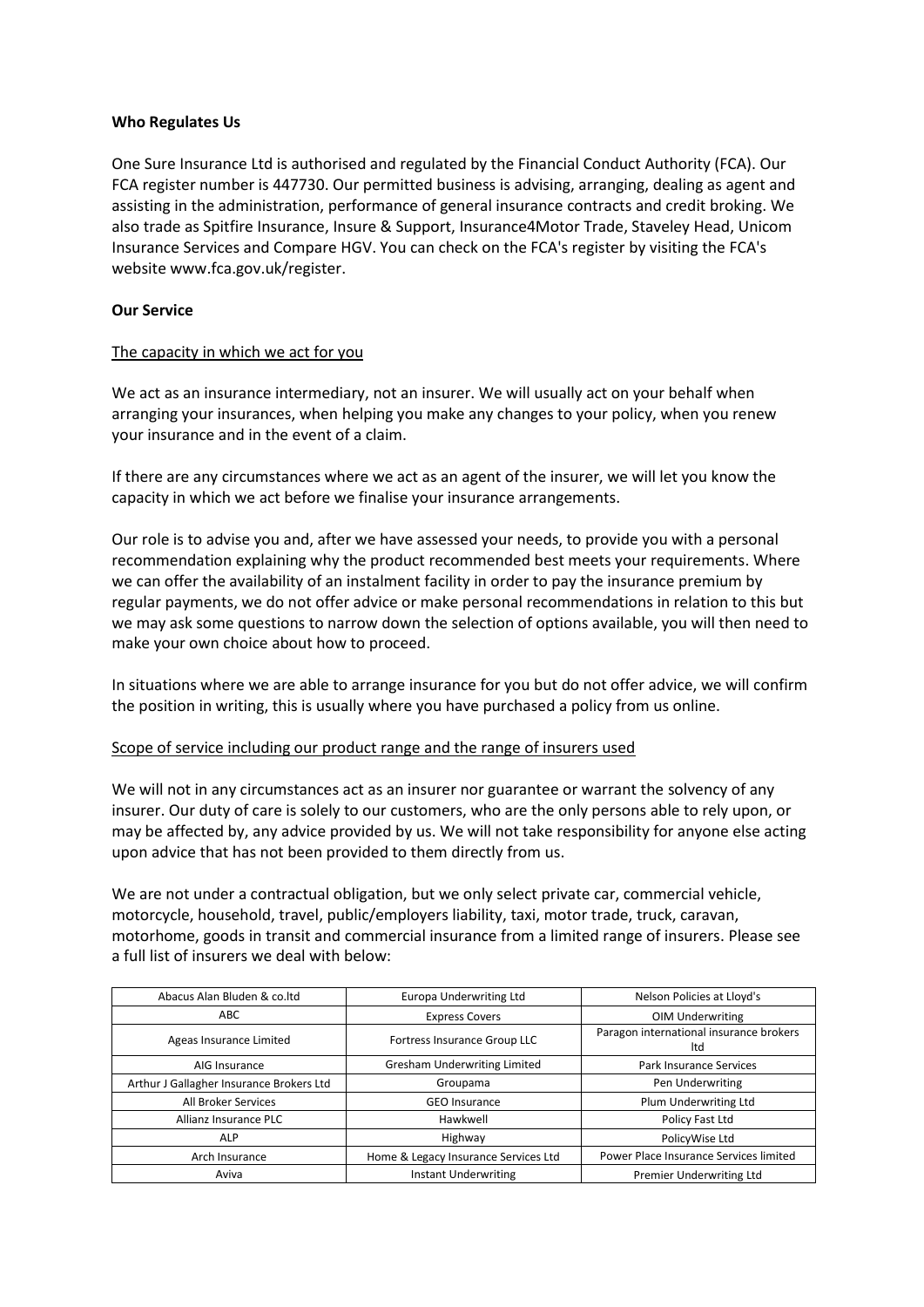| <b>AXA Insurance</b>                     | I-Prism                                    | Prestige Underwriting Services Limited |
|------------------------------------------|--------------------------------------------|----------------------------------------|
| <b>Blink Intermediary Solutions</b>      | <b>Insureit UK Limited</b>                 | Provego                                |
| Bluefin                                  | Jackson Lee Underwriting                   | Pukka Insure                           |
| <b>Bollington Insurance</b>              | Just Insurance Agents Limited              | <b>QBE Underwriting Ltd</b>            |
| <b>Broker Direct PLC</b>                 | kinetiQ Underwriting                       | Q Underwriting Services Ltd            |
| Broker Network (MGA) Limited             | <b>KGM Underwriting Services</b>           | Ridersure                              |
| Capital Markets Underwriting Limited     | Lawshield UK Ltd                           | <b>RSA Insurance Group</b>             |
| CG ICE                                   | Legal & General Group PLC                  | Sabre Insurance                        |
| <b>Chaucer PLC</b>                       | Lemonaid Motor Legal Limited               | Simply Insurance                       |
| Clegg Gifford & Co. Itd                  | Liverpool Victoria                         | <b>Signature Underwriting</b>          |
| Clearbroking                             | Markerstudy Insurance Services Limited     | Strategic Insurance Services Limited   |
| Collingwood Insurance Limited            | Marsh Ltd                                  | Sunworld Travel Insurance              |
| <b>Commercial Express Quotes Limited</b> | <b>MCE</b> Insurance                       | Supercover Insurance Ltd               |
| Corin insurance Group LLC                | <b>Measured Miles Limited</b>              | Tasker & Partners Ltd                  |
| Covea Insurance PLC                      | MeterorWrite Ltd                           | The Broker Network Limited             |
| Clear Broking                            | Moorhouse group limited                    | Towergate Insurance                    |
| CoSaint                                  | <b>Mosaic Insurance Services</b>           | Tradex insurance services              |
| Day Insure                               | National Breakdown                         | Victor Insurance                       |
| Direct Commercial Limited                | NBJ London markets Ltd                     | XS Direct Insurance Brokers Limited    |
| Direct Fleet Insurance Services Ltd      | <b>NCI Vehicle Rescue PLC</b>              | Zenith Insurance PLC                   |
| Direct Group                             | Niche Cover Limited                        | Zurich Insurance PLC                   |
| Eridge                                   | <b>NIG</b>                                 |                                        |
| <b>ERS Insurance</b>                     | <b>NOVITAS Underwriting Agency Limited</b> |                                        |

- We offer our Motor Legal Protection package from RAC Legal Services

- We offer our breakdown assistance insurance products from a limited number of providers

- We offer Excess Protection from a limited number of providers
- We offer Household Legal Assistance from Financial & Legal Insurance Company Ltd
- We offer Home Emergency from Astrenska Insurance
- We offer Tools policies from a limited number of providers
- We offer GAP cover from Jackson Lee Underwriting
- We offer Gadget cover from Zenith PLC
- We offer Vehicle Replacement cover from a limited number of providers
- We offer Telematics solutions from Matrix Telematics

## Complaints and compensation

It is our intention to provide you with the highest level of customer service at all times, however, if you are not satisfied, please contact our Complaints Officer.

- In writing: Complaints Dept, One Sure Insurance Ltd, Spitfire House, 142-154 Congleton Road,

Talke, Stoke on Trent, ST7 1LX

- By Telephone: 01782 880 140
- By E-mail: complaints@onesureinsurance.co.uk

When dealing with your complaint, we will follow our complaint handling procedures; a summary of which is available on request. If you still remain not satisfied, you may refer the matter to the Financial Ombudsman Service who can be contacted on 0800 023 4567 or via their website which is [www.financial-ombudsman.org.uk](http://www.financial-ombudsman.org.uk/) and will take on cases from anyone considered to be an 'eligible complainant.'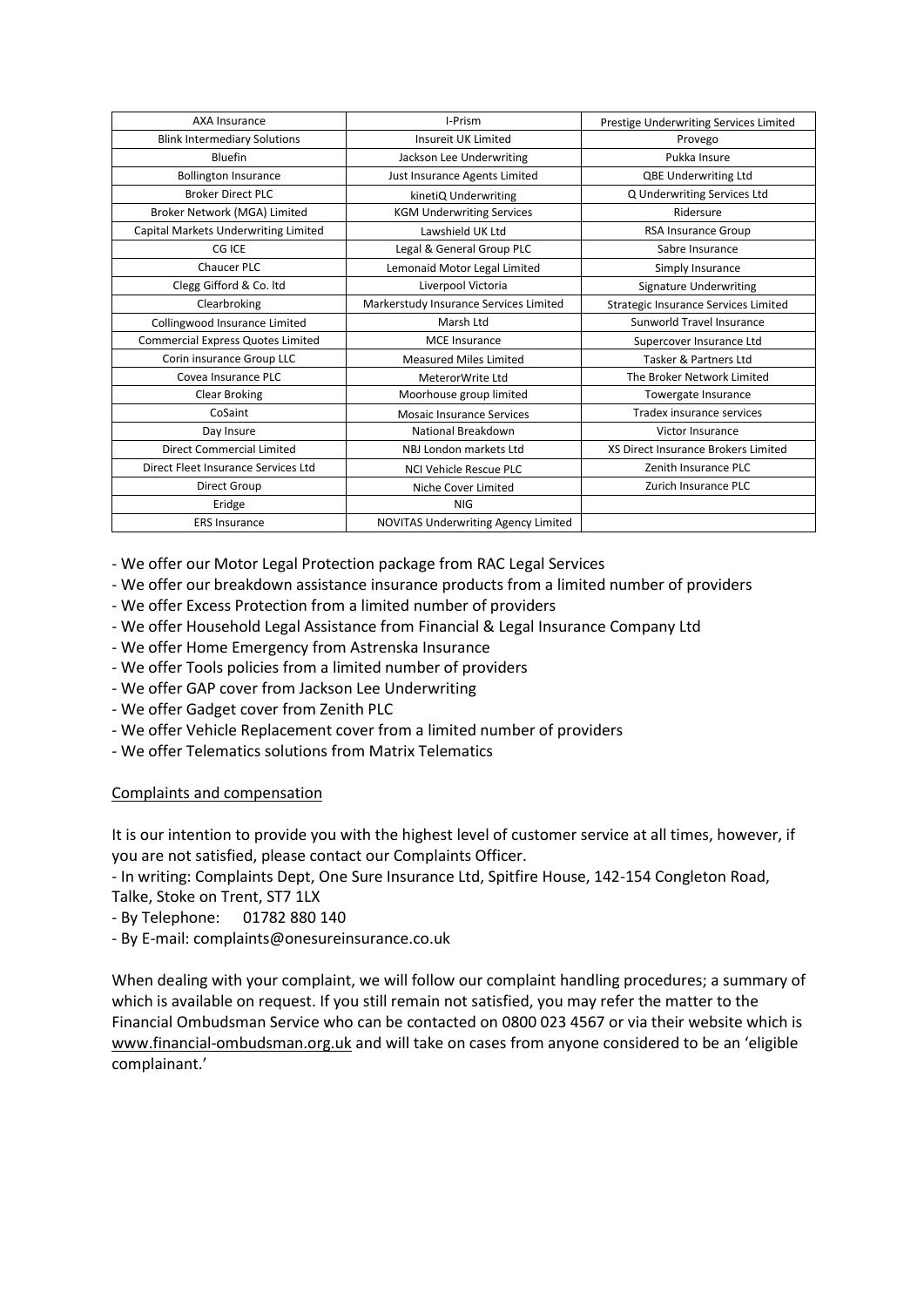An 'eligible complainant\*' is:

1. A consumer (any natural person who is acting wholly or mainly for purposes which are outside his trade, business, craft or profession).

2. A small business

3. A charity with an annual income of less than £6.5 million

4. A trustee of a trust with a net asset value of less than £5 million

5. A micro enterprise – That employs fewer than 10 people and has a turnover or balance sheet that does not exceed 2 million euros.

6. A guarantor

7. A CBTL Consumer

\*The definition of an eligible complainant is set by the Financial Conduct Authority

We are covered by the Financial Services Compensation Scheme (FSCS). You may be entitled to compensation from the scheme if we cannot meet our obligations. This depends on the type of business and the circumstances of the claim. If you are eligible to claim from the FSCS, compensation is available in relation to insurance advising and arranging as follows:

- 90% of the claim, without an upper limit
- 100% of the claim, without an upper limit for compulsory classes of insurance such as third party motor, Long term insurance, professional indemnity insurance and general insurance claims arising from the death or incapacity of the policyholder owing to injury, sickness or infirmity, all where the insurance intermediary has failed to pay money to an insurer, pay away money it has received from an insurer, or has failed to take steps to allow the insurer to effect the contract of insurance

Further information about the compensation scheme arrangements is available from the FSCS online at www.fscs.org.uk.

## **What You Pay**

We normally receive commission from insurers or product providers, typically this is from 5%-20%. If you wish to know, you may ask us to confirm the exact amount applicable to your policy. We act as a credit broker and offer introductions to Close Brothers Premium Finance to facilitate the payment of your premiums. We may receive commission for this which is typically 15.45%.

- Any commission we receive will be paid by the insurer or product provider from the insurance premium
- Any commission we receive from the premium finance provider will be paid from the finance repayment

We do not charge any additional fees (payable by you) for handling your insurance or arranging premium finance unless we have agreed these with you in advance. Any fees we do charge are set out below:

- Policy arrangement fee (Advised Sales): Up to 40% of the insurer's premium or £100 whichever is greater. This is non-refundable in the event of cancellation whether applied at new business or renewal.

- Policy arrangement fee (Non Advised Sales): £35.00. This is non-refundable in the event of cancellation.

- Adjustment/policy alteration fee: £35.00
- Green card charge: £15.00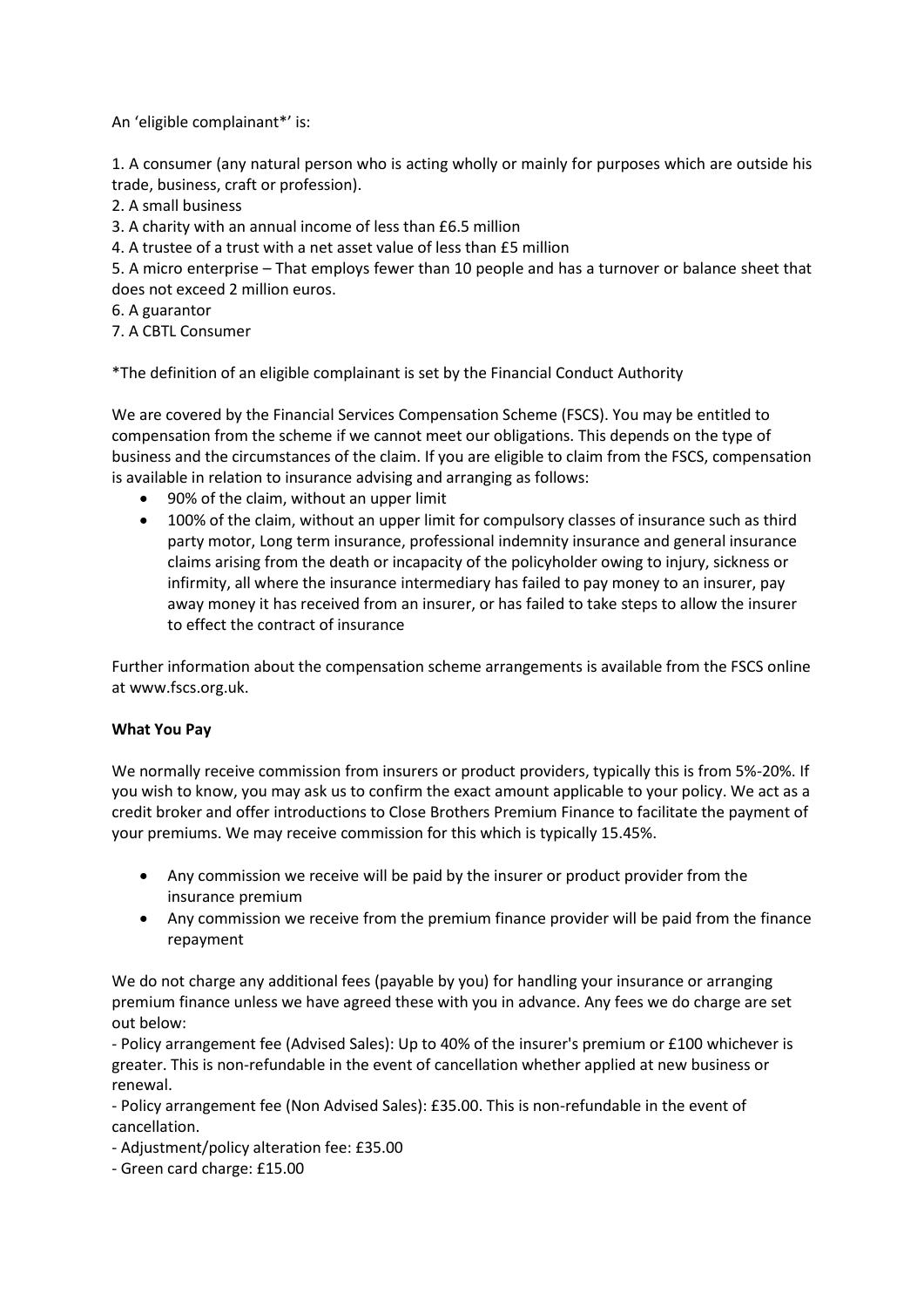- Cancellation fee: £85.00 (if cancelled outside of the 14-day cooling off period)

- Administration fee on any letters sent by recorded delivery post - £7.50 – this will be automatically deducted from the card details we hold on file for you when we post the letter

- If your policy is voided as a result of misrepresentation or fraud, we will retain any commission lost as a result of the voidance, along with an administration fee of £80.00 and the retention of any arrangement fee applied at the point of sale

- Administration fee of any policy treated as 'Not Taken Up' - £25.00 or the retention of our arrangement fee, whichever is greater

- Administration fee on any refunds issued - £5.00. Any credit due back to you will not be refunded if the value is less than £15

- Administration fee on all MID updates processed via the telephone (Motor Trade policies only) - £10.00

- Administration fee for any bounced/represented payments - £25.00

- Administration fee of £10 if you are paying via monthly instalments and fail to provide your bank details within 48 hours of paying your initial deposit – This will be automatically deducted from the card details held on file for you.

- In the event that a discount is applied to your policy and your policy is cancelled, we will reverse this discount, which will result in a debit for the amount of the discount being applied.

- If a telematics box has been purchased as part of the contract of insurance, then this charge will be non-refundable.

In the event of there being a rebate of premium following an adjustment / cancellation on the insurance policy, all returns of insurer premium will be NET of commission. Refunds will only be issued once we receive the monies from the insurers, this can take up to 6 weeks but with some Insurers, may take up to 6 months.

You will be required to pay any debit balances promptly. If you fail to settle a debit balance promptly, we will use any credit/debit card details that you have previously authorised us to use in order to settle the balance. We will notify you of the total premium payable, including any fees, taxes and other charges separate from the premium, prior to the conclusion of your contract.

If your policy is set up on monthly instalments and we have an additional premium to collect, we will notify the credit company who will spread it over the direct debits.

If your policy is paid in full and a debit is applied to your account, we will notify you of this debit and may use any credit/debit card details that you have previously authorised to us to use in order to settle the balance. No notification will be sent when a debit is applied for any letters issued by recorded delivery but will still be charged. If a payment plan is set up directly with One Sure, a late payment fee of £20.00 will be charged on any payment that is not paid on the agreed date.

## **Handling Client/Insurer Money**

We collect and hold money as agent of the insurance undertaking (Risk Transfer). All monies collected are deemed to be held by the insurer with whom we have placed you with.

## **Cancellation**

If you find a cheaper quotation within 48 hours, subject to written proof being sent to us; to show the quotation is on a like for like basis, you can cancel the policy with a full refund.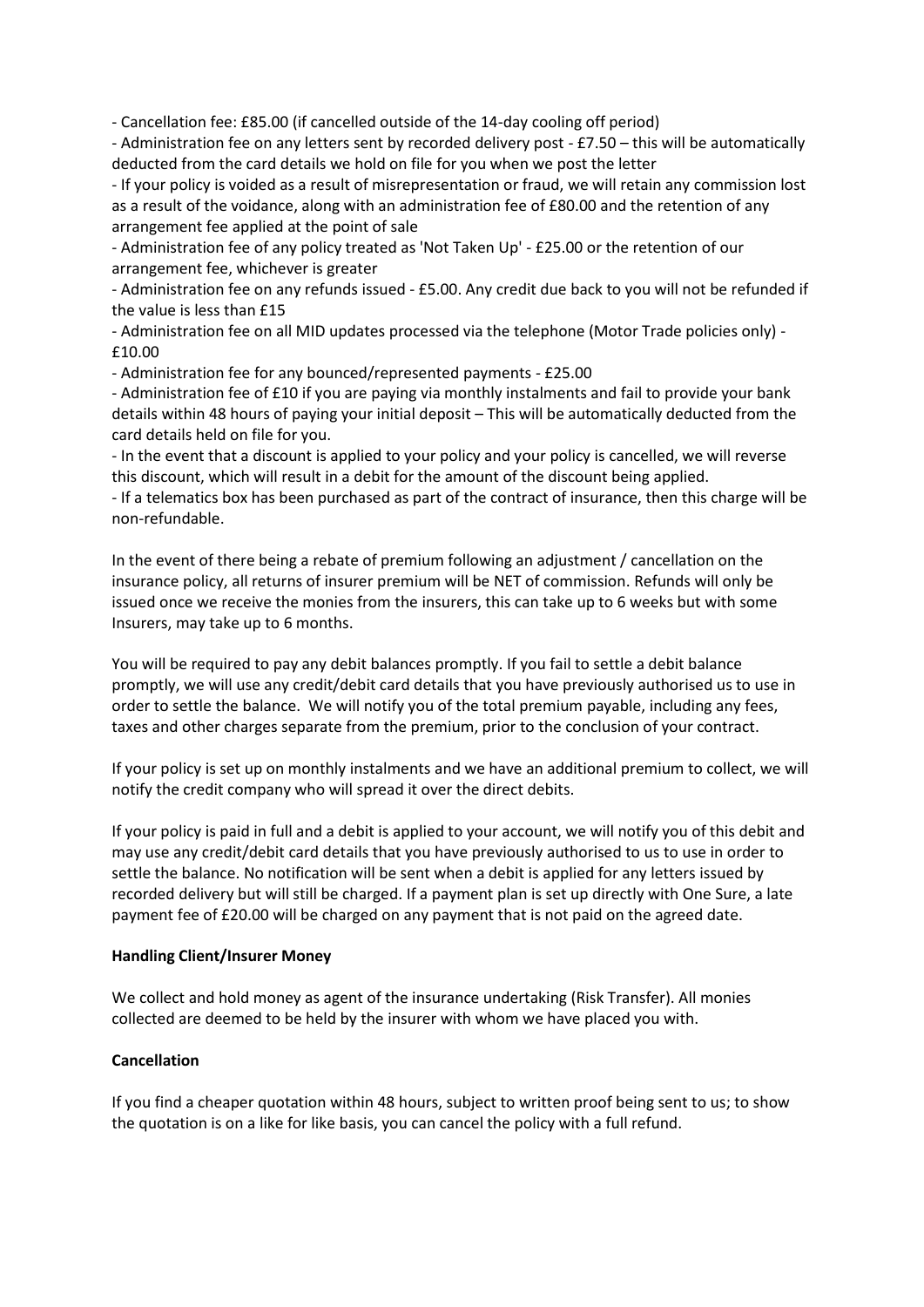You should make any request for the cancellation of a policy to the contact details included within this terms of business either by letter, email or phone. If your insurance policy is cancelled, either by us or if requested by yourself a cancellation fee of £85.00 will be levied against all policies unless you are replacing your policy through our agency. No fees previously charged by us will be refundable. In addition to the charges levied by us, the terms of your policy may allow insurers to retain the premium in full or to charge short-period premiums in the event of cancellation. Please refer to your insurance policy wording for the terms for your particular policy. Please note that we do not provide any refund for any legal Assistance Packages sold, unless this is within the 14 day cooling off period. You will be required to pay any debit balance. If you fail to settle a debit balance promptly, we will use any credit/debit card details that you have previously authorised us to use, in order to settle the balance.

## **Renewals**

If you arrange insurance with us and pay by monthly direct debit, credit or debit card then for your convenience and protection, where possible we will automatically renew your insurance policies (unless you inform us otherwise). We will write to you before your policy renewal date to remind you of this and to let you know what the revised payments will be. If you are paying instalments via direct debit your first payment will be taken within 14 days of your renewal date. If you previously paid in full by debit or credit card, then your payment will be taken in full by any debit or credit card that you previously authorised us to use up to 14 days prior to your renewal date. We will write to you to confirm if we are unable to take the payment. If we have been unable to take the payment once you reach your renewal date, your policy will not be renewed, and your Insurance cover will cease. If we are unable to offer you with this service, then we will write to you to confirm alternative payment methods. For the avoidance of doubt, acceptance of these terms of business constitutes contractual acceptance of this auto renewal process and any consequential renewed policies.

## **Termination of Authority**

Subject to your immediate settlement of any outstanding premiums and fees, you may instruct us to stop acting for you and we will not impose a penalty. Your instructions must be given in writing and will take effect from the date of receipt. In circumstances where we feel we cannot continue providing services to you, we will give you a minimum of 7 days' notice. Valid reasons may include, but are not limited to, non-payment of premium or fees, failure to provide requested documentation or information, deliberate failure to comply with terms set out within the terms of business or insurer documentation, deliberate misrepresentation or non-disclosure or attempted fraud, use of threatening or abusive behaviour or language, or intimidation or bullying of our staff or suppliers.

Unless otherwise agreed in writing, if our relationship ends, any transactions previously initiated will be completed according to these terms of business. You will be liable to pay for any transaction concluded prior to the end of our relationship and we will be entitled to retain commission received for conducting these transactions, together with all fees charged by us for services provided.

## **What are your responsibilities?**

It is your responsibility to provide complete and accurate information, which insurers require in connection with any proposal for insurance cover. This is particularly important before taking out a policy, making a mid term alteration and at renewal, but also applies throughout the life of the policy. You need to ensure that you answer any questions we may ask of you accurately and to the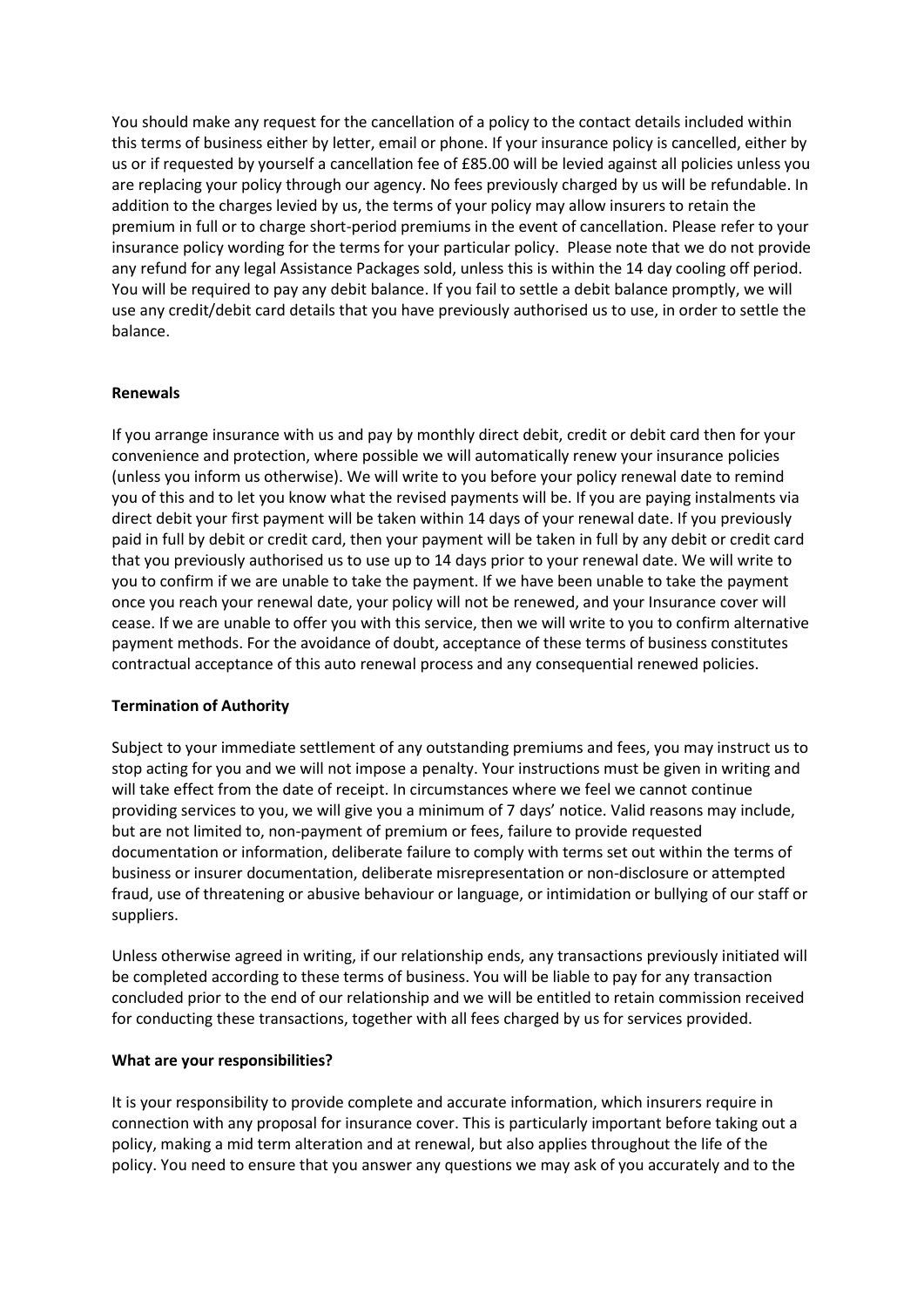best of your knowledge, failure to do so could result in any potential claims not being paid out by the insurer.

If you are a commercial customer, you have a duty to give a fair presentation of the risk to the insurer. This means you should disclose every material circumstance relevant to the risk being insured following a reasonable search within your business to identify and verify such information. This should include information which you and where applicable your senior management, persons responsible for arranging your insurance or other relevant third parties know or ought to know and should include all information that would influence the judgment of the insurer or that would out the insurer on notice that it needs to make further enquiries.

Examples of material circumstances are:

- Special or unusual circumstances relating to the risk;
- Any particular concerns which led you to seek insurance cover for the risk; and
- Anything which those concerned with the class of insurance and field of activity in question would generally understand as being something that would be dealt with in a fair presentation of risks for this type of insurance

Failure to provide a "fair representation" may result in a number of remedies by the insurer. If the breach was deliberate or reckless the insurer can void the contract and keep the premium. If the breach was not deliberate or reckless the insurer can void the contract, proportionately reduce a claim settlement or amend the insurance policy terms and review the merits of a claim on this basis.

You should therefore check all the details on any proposal form or statement of fact and pay particular attention to any declaration that you may be asked to sign. You should read all insurance documents issued to you and ensure that you are aware of the cover, limits and other terms that apply. Particular attention should be paid to any warranties and conditions as failure to comply with them could invalidate your policy. You should take a note of the required procedures in the event of a claim, which will be stated in the policy documentation. Generally, insurers require immediate notification of a claim or circumstances that might lead to a claim. You should inform us immediately of any circumstances that may affect the services provided by us or the cover provided by your policy.

If you are unsure about any matter, please contact us for guidance.

## **The Processing of your Personal Data**

In your dealings with us you may provide us with information that may include data that is known as personal data. Where we process personal data, we comply with statutory data processing requirements as set out by the Data Protection Act 2018. The personal data we will collect will include information relating to your name, address, date of birth, criminal offences, your health and contact details.

We will process your personal data to allow us to provide you with our services as your insurance broker in quoting for, arranging and administering your insurances and premium finance. Your personal data will also be used to manage future communications between ourselves. Where you have agreed, or in circumstances where to do so will be in our mutual interests, your personal data will be used to provide you with further information about our wider products and services.

In processing personal data for insurance purposes about health and criminal offences, we will only do so to enable us to provide our service to you and on the basis of it being in the public interest.